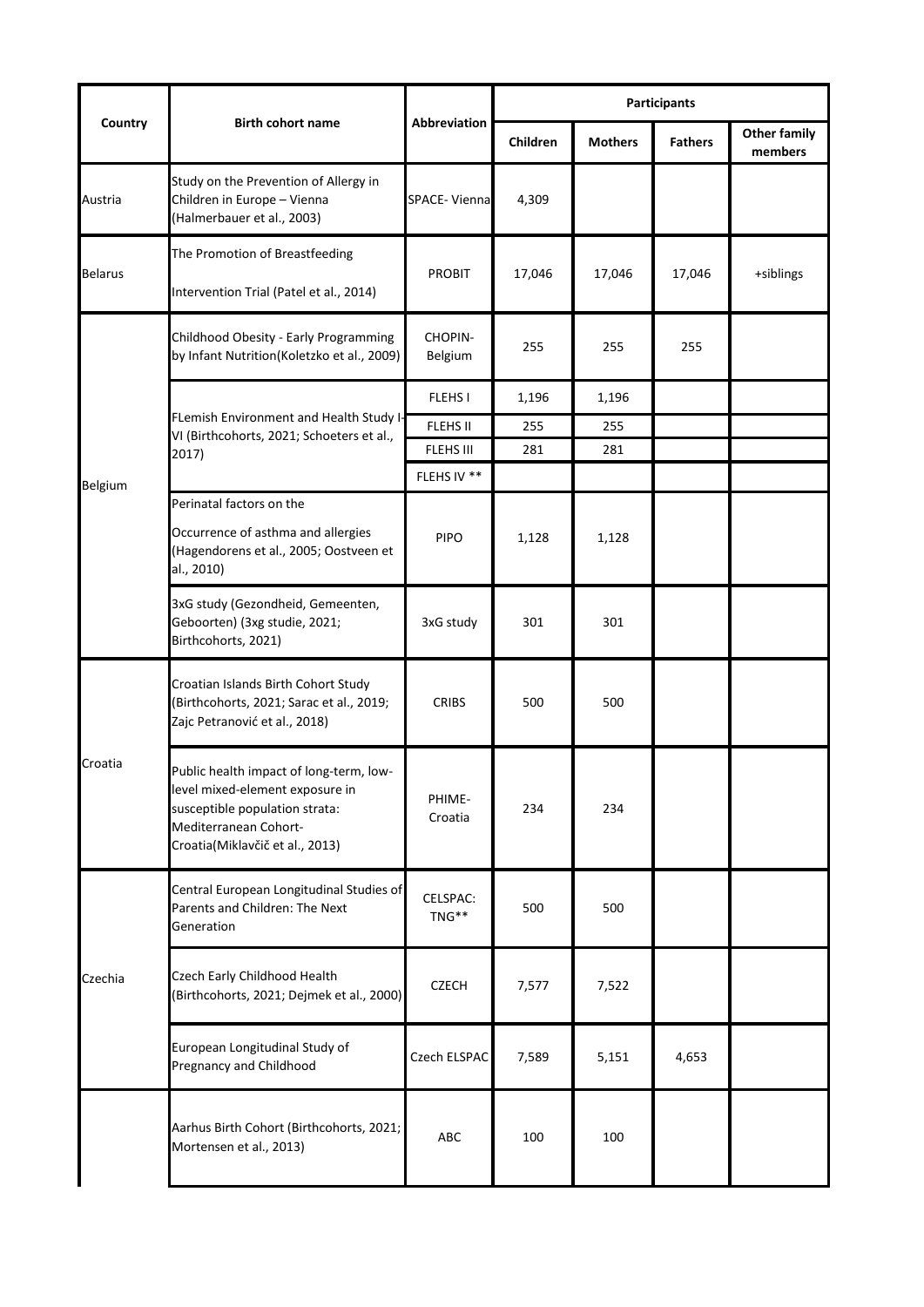|               | Copenhagen Child Cohort 2000<br>(Birthcohorts, 2021; Skovgaard et al.,<br>2005)                     | <b>CCC2000</b>    | 6,09   | 6,09    |       |  |
|---------------|-----------------------------------------------------------------------------------------------------|-------------------|--------|---------|-------|--|
|               | Copenhagen Prospective Studies on<br>Asthma in Childhood (Bisgaard, 2004;<br>Bisgaard et al., 2013) | COPSAC2000        | 411    | 394     | 385   |  |
| Denmark       |                                                                                                     | COPSAC2010        | 743    | 733     | 733   |  |
|               | The Danish Allergy Research Centre<br>cohort (Birthcohorts, 2021; Christiansen<br>et al., 2017)     | <b>DARC</b>       | 562    |         |       |  |
|               | Danish National Birth Cohort                                                                        | <b>DNBC</b>       | 95     | 100,418 |       |  |
|               | Healthy Habits for two                                                                              | HHf2              | 11,144 | 11,98   | 11,5  |  |
|               | Odense Child Cohort (Birthcohorts,<br>2021; Odense Child Cohort, 2021)                              | OCC               | 2,553  | 2,874   | 2,693 |  |
|               | Children's Health and the Environment<br>in the Faroes                                              | CHEF 1            | 1,022  | 1,022   |       |  |
| Faroe Islands |                                                                                                     | CHEF <sub>3</sub> | 656    | 656     |       |  |
|               |                                                                                                     | CHEF <sub>5</sub> | 491    | 491     | 282   |  |
|               | FinnBrain Birth Cohort Study<br>(Birthcohorts, 2021; Karlsson et al.,<br>2018)                      | FinnBrain         | 4,04   | 4,011   | 2,8   |  |
|               | <b>Health and Early Microbiota</b>                                                                  | <b>HELMi</b>      | 1,055  | 1,063   | 1,039 |  |
|               | Helsinki Birth Cohort Study (Eriksson,<br>2006; Helsinki Birth Cohort Study, 2021)                  | <b>HBCS</b>       | 13,345 |         |       |  |
|               | Kuopio Birth Cohort                                                                                 | KuBiCo            | 4,7    | 4,7     |       |  |
| Finland       | <b>LUKAS</b>                                                                                        |                   | 442    | 442     | 418   |  |
|               | The Northern Finland Birth Cohort<br>Studies (NFBC, 2021)                                           | <b>NFBC 1966</b>  | 12,231 | 12,055  |       |  |
|               |                                                                                                     | <b>NFBC 1986</b>  | 9,479  | 9,362   |       |  |
|               | PerinataL Adverse events and Special<br>Trends in Cognitive TrajectorY                              | <b>PLASTICITY</b> | 22,359 |         |       |  |
|               |                                                                                                     |                   |        |         |       |  |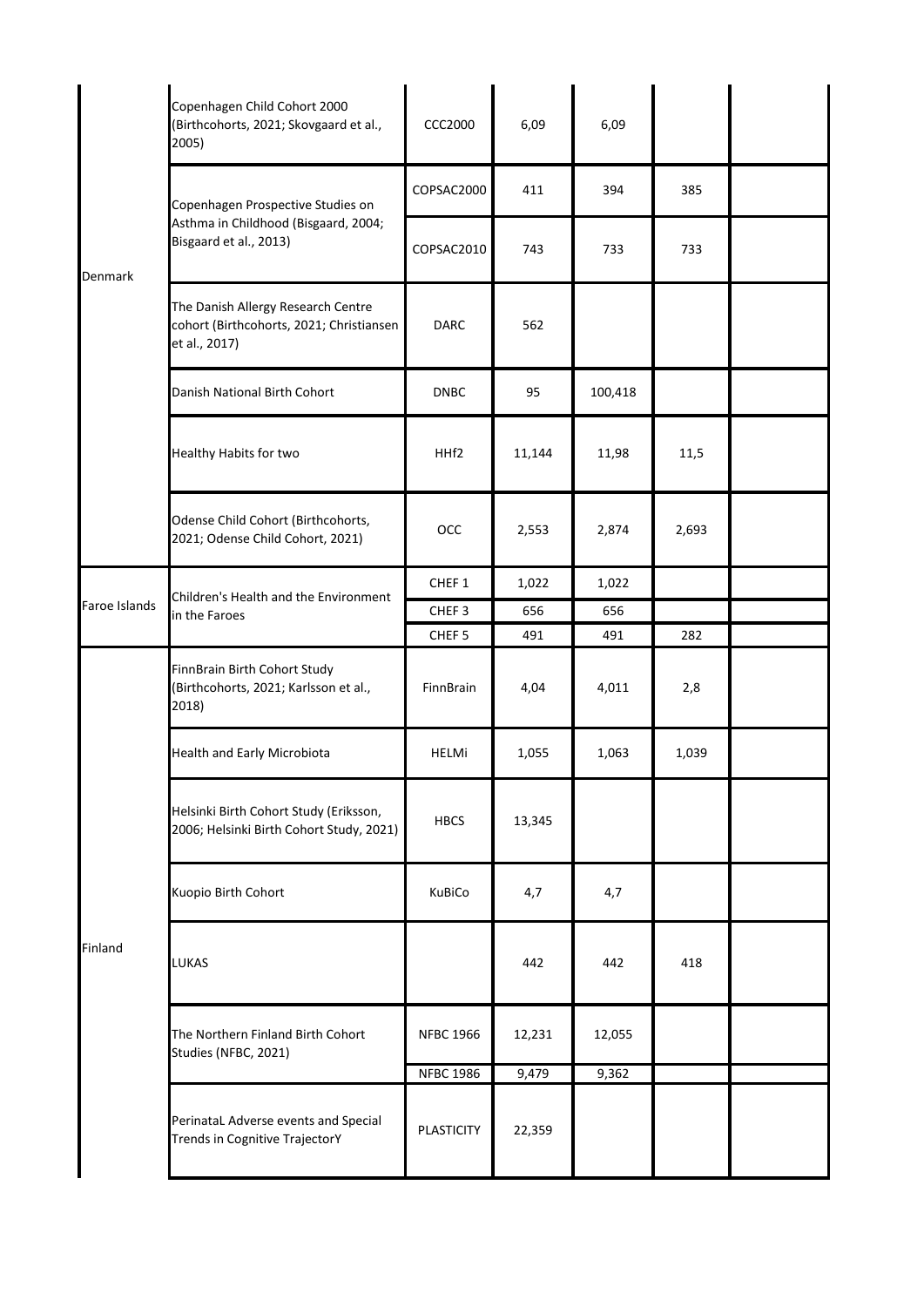|        | Steps to the Healthy Development and<br>Well-being of Children                                                               | <b>STEPS</b>       | 1,827  | 1,797          | 1,658 |           |
|--------|------------------------------------------------------------------------------------------------------------------------------|--------------------|--------|----------------|-------|-----------|
|        | Endocrine disruptors: Longitudinal study<br>on pregnancy abnormalities, infertility,<br>and childhood                        | PÉLAGIE            | 4      | 4              |       |           |
| France | Etude Longitudinale Francaise depuis<br>l'Enfance                                                                            | <b>ELFE</b>        | 20     |                |       |           |
|        | Pollution and Asthma Risk: An Infant<br>Study                                                                                | PARIS              | 3,84   | 3,84           |       |           |
|        | Study on the pre and early postnatal<br>determinants of child health and<br>development                                      | <b>EDEN</b>        | 1,9    | $\overline{2}$ | 1,8   |           |
|        | Asthma Multicentre Infants Cohort<br>Study- Perinatal Asthma and<br>Environment Longterm Allergy Study(Illi<br>et al., 2014) | AMICS-<br>PAULA    | 526    | 513            |       |           |
|        | Baby Care Cohort (Kirschner & Friese,<br>2012)                                                                               | <b>Baby Care</b>   | 12,555 | 12,555         |       |           |
|        | <b>Berlin Pregnancy Cohort</b>                                                                                               | <b>BPC</b>         | 623    | 978            |       |           |
|        | Bielefeld Birth cohort study (Spallek et<br>al., 2017)                                                                       | BaBi study         | 995    | 995            |       |           |
|        | Childhood Obesity - Early Programming<br>by Infant Nutrition (Koletzko et al.,<br>2009)                                      | CHOPIN-<br>Germany | 281    | 281            | 281   |           |
|        | Dortmund Nutritional and<br>Anthropometric Longitudinally Designed<br>Study                                                  | <b>DONALD</b>      | 1,3    | 1,3            | 1,3   |           |
|        | Duisburg (Birthcohorts, 2021; Wilhelm<br>et al., 2008)                                                                       |                    | 234    | 234            |       |           |
|        | The EuroPrevall birth cohort- Berlin (Keil<br>et al., 2010; McBride et al., 2012)                                            |                    | 1,57   | 1,57           | 1,57  | +siblings |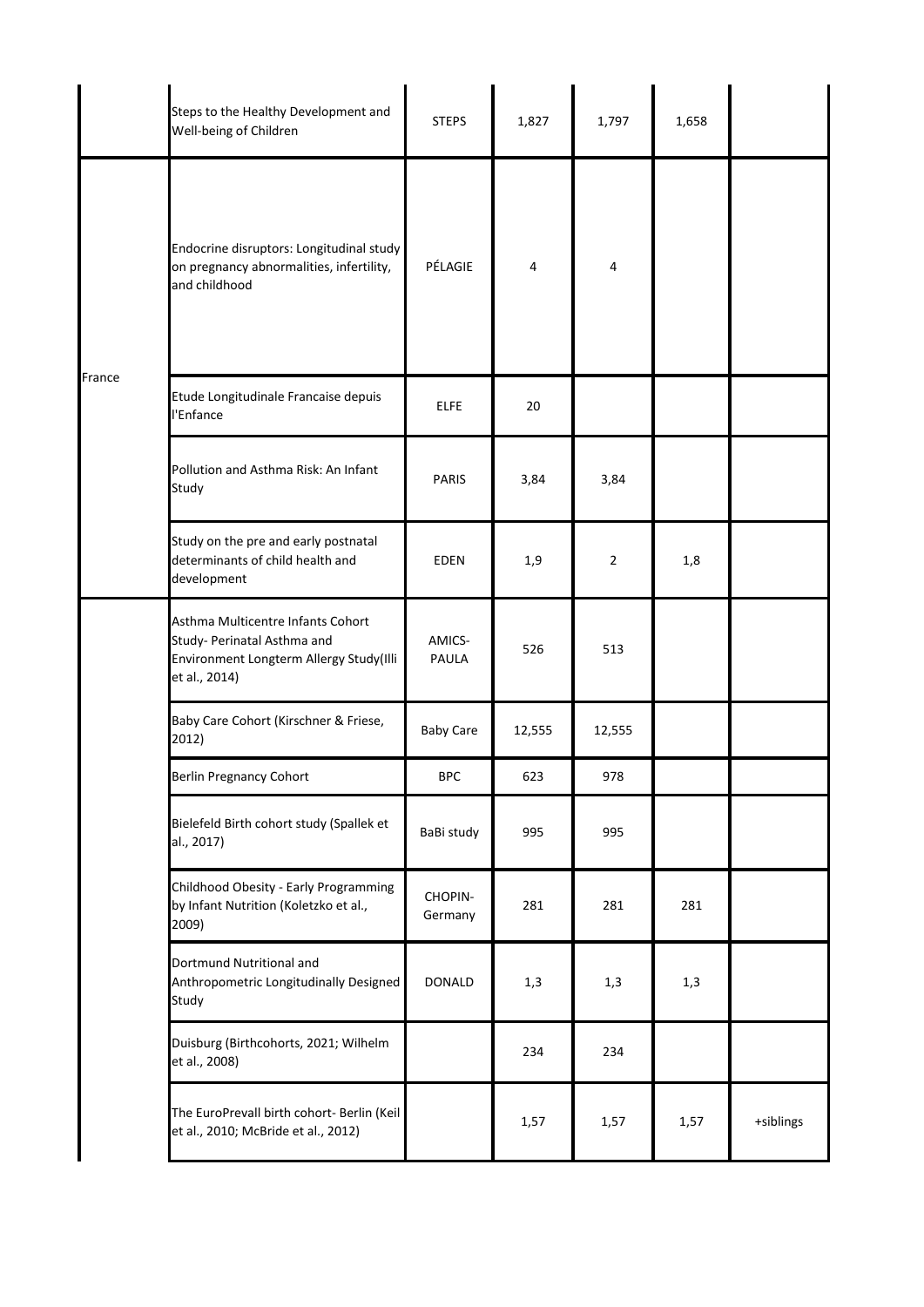| Germany | German Infant Study on the influence of<br>Nutrition Intervention (Birthcohorts,<br>2021; von Berg et al., 2003)                                                                | GINIplus           | 5,991 |       |              |           |
|---------|---------------------------------------------------------------------------------------------------------------------------------------------------------------------------------|--------------------|-------|-------|--------------|-----------|
|         | Influence of life-style factors on the<br>development of the immune system and<br>allergies in East and West Germany                                                            | <b>LISAplus</b>    | 3,097 |       |              |           |
|         | Kids birth cohort study (Brandstetter et<br>al., 2019)                                                                                                                          | <b>KUNO</b>        | 2,492 | 2,462 | 1,412        |           |
|         | <b>LIFE Child</b>                                                                                                                                                               |                    | 3,5   | 2,5   | $\mathbf{1}$ |           |
|         | Lifestyle and environmental factors and<br>their Influence on Newborns Allergy risk                                                                                             | LiNA               | 629   | 622   |              |           |
|         | Loewen KIDS                                                                                                                                                                     |                    | 783   |       |              |           |
|         | Multizentrische Allergie Studie                                                                                                                                                 | MAS-90             | 1,314 | 1,314 | 1,314        |           |
|         | Prenatal Identification of Children's<br>Health                                                                                                                                 | PRINCE             | 750   | 750   |              |           |
|         | Study on the Prevention of Allergy in<br>Children in Europe - Freiburg<br>(Halmerbauer et al., 2003)                                                                            | SPACE-<br>Freiburg | 862   |       |              |           |
|         | Survey of Newborns in Pomerania                                                                                                                                                 | SNiP-study         | 4,84  |       |              |           |
|         | The EuroPrevall birth cohort- Athens<br>(Keil et al., 2010; McBride et al., 2012)                                                                                               |                    | 1,08  | 1,08  | 1,08         | +siblings |
| Greece  | Mother Child Cohort in Crete                                                                                                                                                    | <b>RHEA</b>        | 1,59  | 1,61  | 37           |           |
|         | Public health impact of long-term, low-<br>level mixed-element exposure in<br>susceptible population strata:<br>Mediterranean Cohort- Greek Islands<br>(Miklavčič et al., 2013) | PHIME-<br>Greece   | 484   | 484   |              |           |
| Iceland | The EuroPrevall birth cohort- Reykjavik<br>(Keil et al., 2010; McBride et al., 2012)                                                                                            |                    | 1,341 | 1,341 | 1,341        | +siblings |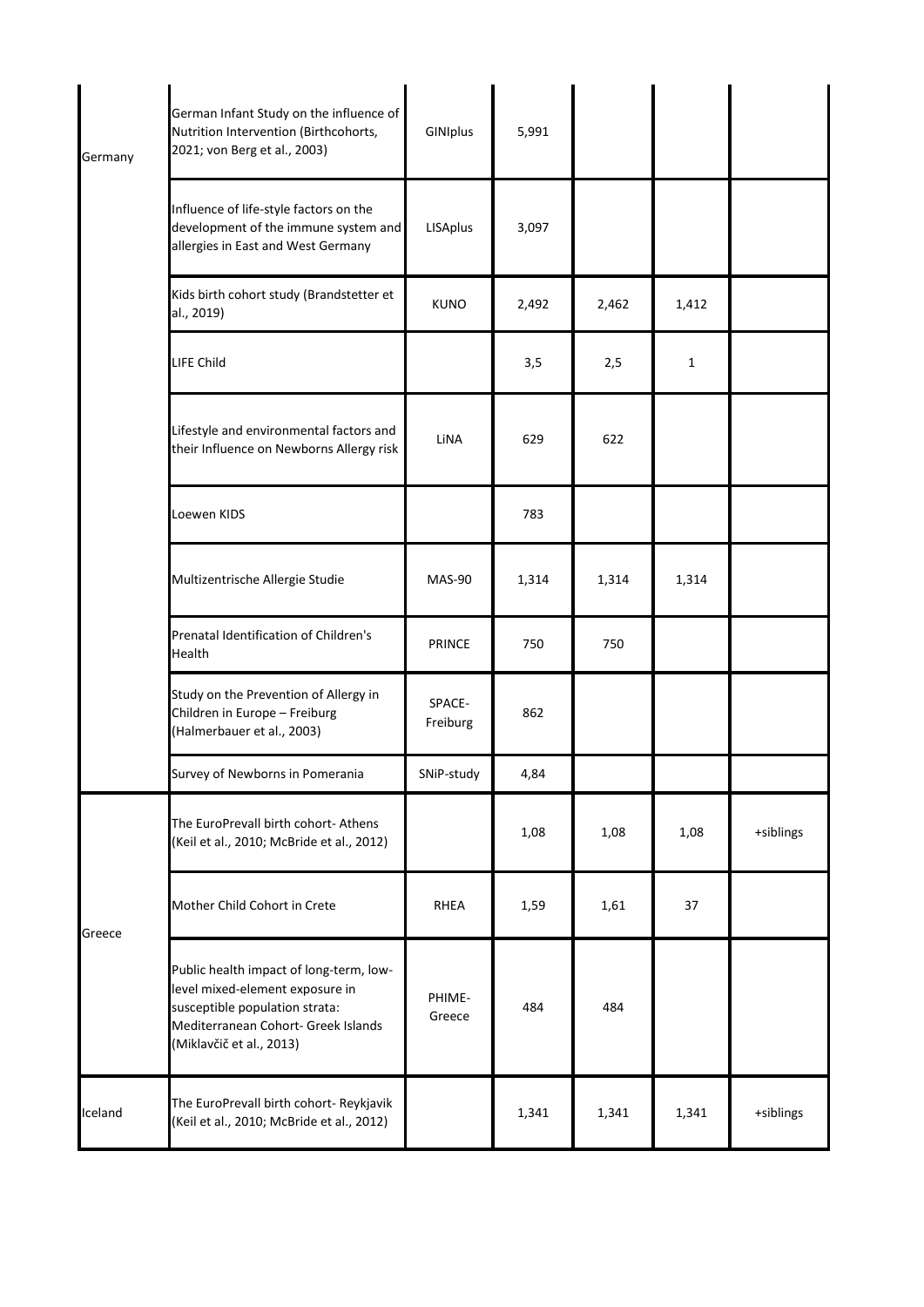| Babies After SCOPE: Evaluating the<br>Longitudinal Impact using Neurological<br>and Nutritional Endpoints                                                               | <b>BASELINE</b>        | 2,185                                                                               |       |       |           |
|-------------------------------------------------------------------------------------------------------------------------------------------------------------------------|------------------------|-------------------------------------------------------------------------------------|-------|-------|-----------|
| The Cork Nutrition Maternal-Infant<br>Cohort Study                                                                                                                      | <b>COMBINE</b>         | 456                                                                                 | 456   |       |           |
| Growing Up in Ireland (Infant<br>Cohort/Cohort '08) (Williams et al.,<br>2012)                                                                                          | Cohort '08             | 11,1                                                                                | 11,1  | 11,1  |           |
| Lifeways Cross-Generation Cohort Study                                                                                                                                  | Lifeways Cross<br>Gen. | 1,074                                                                               | 1,061 | 325   |           |
| in Ireland (MAMMI, 2021)                                                                                                                                                | <b>MAMMI</b>           |                                                                                     | 2,503 |       |           |
| Randomized control trial of Low<br>glycemic index diet                                                                                                                  | <b>ROLO</b>            | 720                                                                                 | 720   |       |           |
| Bologna Birth Cohort                                                                                                                                                    | Co.N.ER                | 654                                                                                 | 651   | 593   |           |
| Childhood Obesity - Early Programming<br>by Infant Nutrition (Koletzko et al.,<br>2009)                                                                                 | CHOPIN-Italy           | 415                                                                                 | 415   | 415   |           |
| et al., 2010; McBride et al., 2012)                                                                                                                                     |                        | 1,486                                                                               | 1,486 | 1,486 | +siblings |
| Genetica e Ambiente: Studio Prospettico<br>dell'Infanzia in Italia                                                                                                      | <b>GASPII</b>          | 708                                                                                 | 693   | 693   |           |
| Italian prospective Cohort of term and<br>late preterm Newborns                                                                                                         | <b>ICON</b>            | 2,314                                                                               |       |       |           |
| Mamma & Bambino                                                                                                                                                         |                        | 274                                                                                 | 411   |       |           |
| Public health impact of long-term, low-<br>level mixed-element exposure in<br>susceptible population strata:<br>Mediterranean Cohort- Italy (Miklavčič<br>et al., 2013) | PHIME-Italy            | 900                                                                                 | 900   |       |           |
| Multiple Births Cohort Study Pansieri<br>2020                                                                                                                           | <b>MUBICOS</b>         | $\mathbf{1}$                                                                        | 500   | 500   |           |
| NAscere e creSCere in ITAlia                                                                                                                                            | <b>NASCITA</b>         | 5                                                                                   |       |       |           |
| Nascita e INFanzia: gli Effetti<br>dell'Ambiente                                                                                                                        | <b>NINFEA</b>          | 6,832                                                                               | 6,798 |       |           |
|                                                                                                                                                                         |                        | Maternal health And Maternal Morbidity<br>The EuroPrevall birth cohort- Milan (Keil |       |       |           |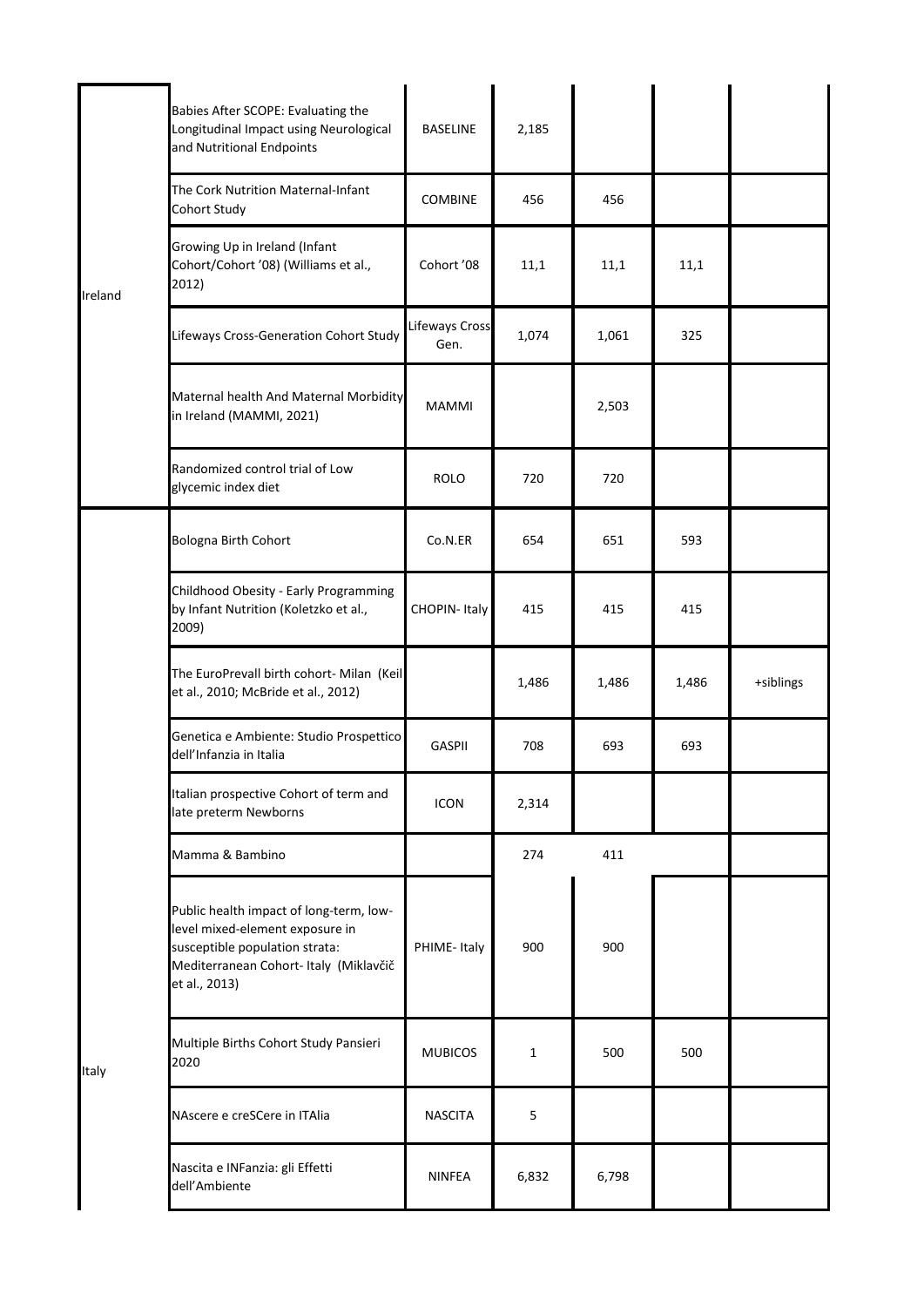|             | Nascere in Friuli Venezia Giulia<br>(prospective studies on children in<br>Italian region of Friuli Venezia Giulia-FVG<br>region) (Pitter et al., 2016) |                         | All children that were born in this region and are in<br>administrative data                                                      |       |       |           |  |
|-------------|---------------------------------------------------------------------------------------------------------------------------------------------------------|-------------------------|-----------------------------------------------------------------------------------------------------------------------------------|-------|-------|-----------|--|
|             | Neonatal Environment and Health<br><b>Outcomes</b>                                                                                                      | <b>NEHO</b>             | 860                                                                                                                               | 860   | 860   |           |  |
|             | Piccolipiù                                                                                                                                              |                         | 3,338                                                                                                                             | 3,338 | 3,3   |           |  |
|             | Trieste child development cohort                                                                                                                        | Trieste cohort          | 900                                                                                                                               | 900   |       |           |  |
| Lithuania   | The EuroPrevall birth cohort- Vilnius<br>(Keil et al., 2010; McBride et al., 2012)                                                                      |                         | 1,556                                                                                                                             | 1,556 | 1,566 | +siblings |  |
|             | Kaunas cohort                                                                                                                                           | <b>KANC</b>             | 4,405                                                                                                                             | 4,329 | 4,3   |           |  |
|             | Amsterdam Born Children and their<br>Development                                                                                                        | ABCD                    | 6,161                                                                                                                             | 8,266 | 2,27  |           |  |
|             | Dutch famine birth cohort study                                                                                                                         | <b>DFBCS</b>            | 741                                                                                                                               | 741   |       |           |  |
|             | The EuroPrevall birth cohort-<br>Amsterdam (Keil et al., 2010; McBride<br>et al., 2012)                                                                 |                         | 976                                                                                                                               | 976   | 976   | +siblings |  |
|             | <b>Generation R</b>                                                                                                                                     |                         | 10                                                                                                                                | 97,78 | 6,5   |           |  |
|             | Groningen Expert Center for Kids with<br>Obesity                                                                                                        | <b>GECKO</b><br>Drenthe | 2,997                                                                                                                             |       |       |           |  |
|             | KOALA Birth Cohort Study (Birthcohorts,<br>2021; Kummeling et al., 2005)                                                                                | <b>KOALA</b>            | 2,843                                                                                                                             | 2,9   | 2,9   |           |  |
| Netherlands | Lifelines NEXT (Birthcohorts, 2021;<br>Lifelines, 2021)                                                                                                 |                         | three-generation cohort:<br>15,000 children (aged 0-18 years)<br>140,000 adults (aged 18-65 years)<br>12,000 elderly (65+ years). |       |       |           |  |
|             | The LucKi Birth Cohort Study<br>(Birthcohorts, 2021; de Korte-de Boer et<br>al., 2015)                                                                  | LucKi                   | 5                                                                                                                                 |       |       |           |  |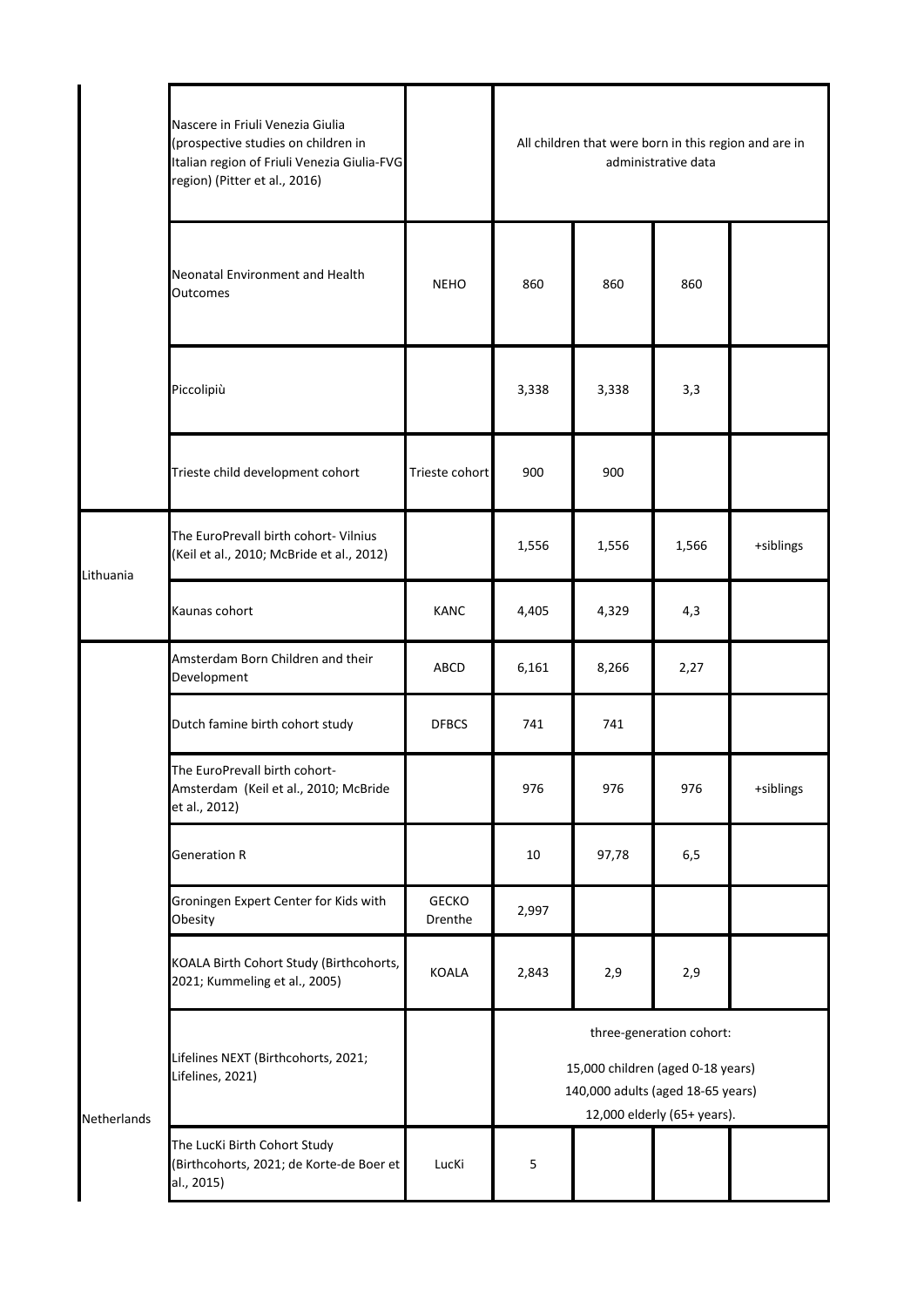|        | Maastricht essential fatty acid birth<br>cohort (Birthcohorts, 2021; Wurff et al.,<br>2015)              | <b>MEFAB</b>            | 1,203 | 1,203          |       |           |
|--------|----------------------------------------------------------------------------------------------------------|-------------------------|-------|----------------|-------|-----------|
|        | PRegnancy and Infant DEvelopment<br>Study                                                                | PRIDE Study             | 3,2   | 5,3            | 2,1   |           |
|        | Prevention and Incidence of Asthma and<br>Mite Allergy (Birthcohorts, 2021; PIAMA,<br>2012)              | PIAMA                   | 3,963 | 4,146          | 4,116 |           |
|        | Prevention of Asthma in Genetically<br>Susceptible Children (Kuiper et al., 2005)                        | PREVASC                 | 888   | 888            |       |           |
|        | Rotterdam Periconception Cohort                                                                          | Predict Study           | 1,5   | $\overline{2}$ | 1,5   |           |
|        | Wheezing Illnesses Study in LEidsche Rijn<br>(Birth cohorts, 2021; Katier et al., 2004)                  | <b>WHISLER</b>          | 2,5   | $\mathbf{1}$   | 1     |           |
|        | ArcRisk-Norway: Northern Norway<br>mother-and-child contaminant cohort<br>study (Veyhe et al., 2012)     | MISA - Arctic<br>Norway | 515   | 515            |       |           |
|        | Environment and Childhood Asthma<br>Study in Oslo (Lødrup Carlsen, 2002;<br>Lødrup Carlsen et al., 2006) | <b>ECA</b>              | 3,754 |                |       |           |
| Norway | Norwegian Human Milk Study                                                                               | <b>HUMIS</b>            | 2,5   | 2,5            | 2,4   |           |
|        | The Norwegian Influenza Pregnancy<br>Cohort Study (NorFlu, 2021)                                         | NorFlu                  | 4,5   | 4,5            |       |           |
|        | Norwegian Microbiota Study (Eggesbø<br>et al., 2011)                                                     | <b>NoMIC</b>            | 601   | 601            |       |           |
|        | Norwegian Mother, Father and Child<br>Cohort Study                                                       | MoBa                    | 108,5 | 90,7           | 72,1  |           |
| Poland | Childhood Obesity - Early Programming<br>by Infant Nutrition (Koletzko et al.,<br>2009)                  | CHOPIN-<br>Poland       | 275   | 275            | 275   |           |
|        | The EuroPrevall birth cohort- Lodz (Keil<br>et al., 2010; McBride et al., 2012)                          |                         | 1,513 | 1,513          | 1,513 | +siblings |
|        | Kraków Cohort                                                                                            |                         | 505   | 528            |       |           |
|        | Polish Mother and Child Cohort Study                                                                     | REPRO_PL                | 1,8   | 1,8            |       |           |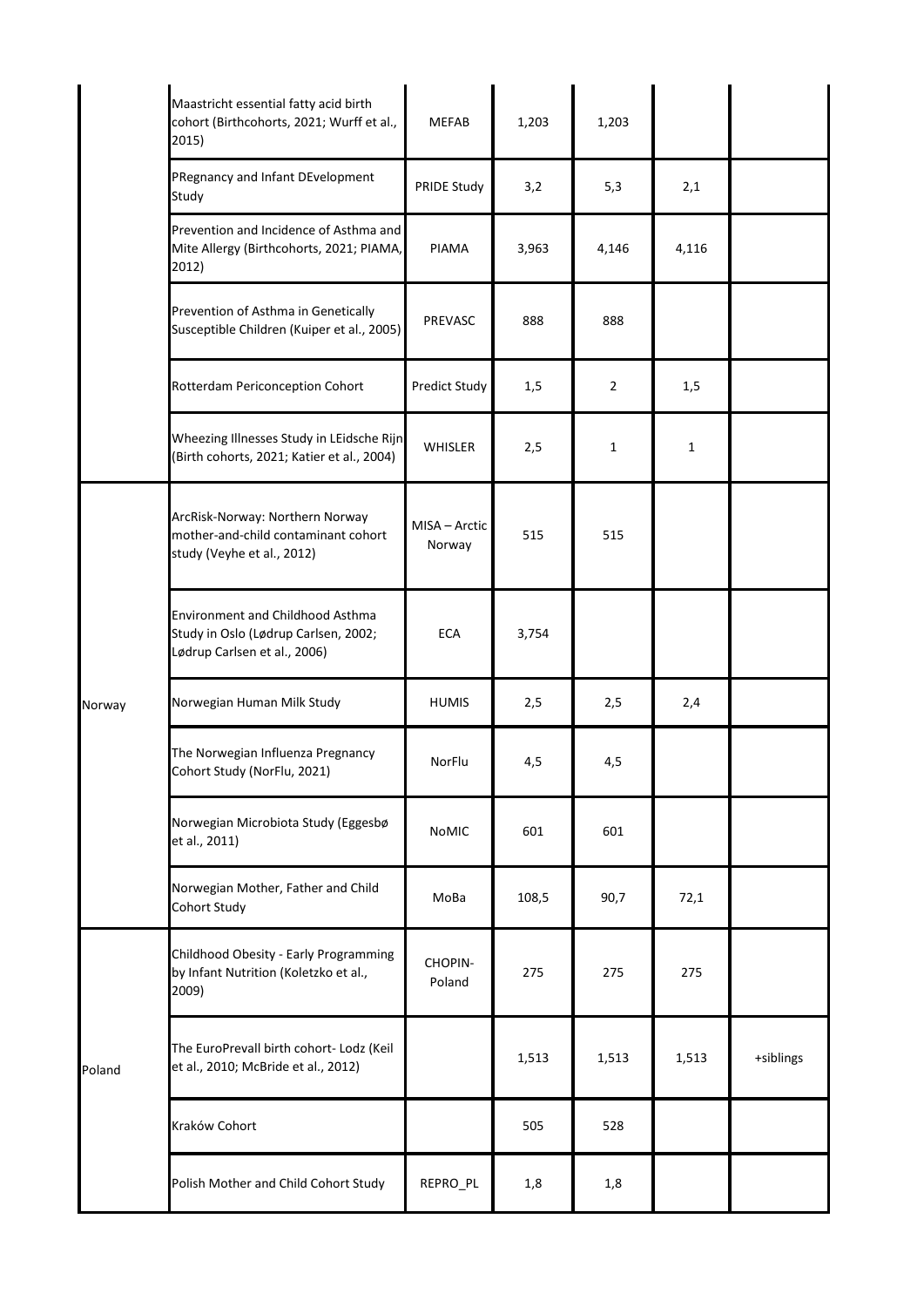|                       | Geração XXI (Alves et al., 2011;<br>Birthcohorts, 2021)                                                                                                                     | G21                 | 8,27  | 8,127 | 4,351 |           |
|-----------------------|-----------------------------------------------------------------------------------------------------------------------------------------------------------------------------|---------------------|-------|-------|-------|-----------|
| Portugal              | Gestão Integrada Saúde e Ambiente                                                                                                                                           | GISA                | 1,645 | 1,645 |       |           |
| Russian<br>Federation | Russian Moscow newborns 2011<br>eczema                                                                                                                                      | RuMos               | 393   | 393   | 393   | 2,748     |
| Slovakia              | Slovak PCB study                                                                                                                                                            |                     | 1,134 | 1,134 |       |           |
| Slovenia              | Public health impact of long-term, low-<br>level mixed-element exposure in<br>susceptible population strata :<br>Mediterranean Cohort- Slovenia<br>(Miklavčič et al., 2013) | PHIME-<br>Slovenia  | 584   | 584   |       |           |
|                       | Asthma Multi-centre Infants Cohort<br>Study (Fríguls et al., 2009)                                                                                                          | AMICS-<br>Barcelona | 487   | 480   |       |           |
|                       |                                                                                                                                                                             | AMICS-<br>Menorca   | 482   | 475   |       |           |
|                       | Childhood Obesity - Early Programming<br>by Infant Nutrition (Koletzko et al.,<br>2009)                                                                                     | CHOPIN-<br>Spain    | 452   | 452   | 452   |           |
|                       | <b>ECLIPSES</b>                                                                                                                                                             |                     | 400   | 700   | 500   |           |
|                       | The EuroPrevall birth cohort- Madrid<br>(Keil et al., 2010; McBride et al., 2012)                                                                                           |                     | 1,387 | 1,387 | 1,387 | +siblings |
| Spain                 | Genetics, Environmental, Exposures and<br>Infant Development in Andalucía<br>(Aguilar-Lacasaña et al., 2021;<br>Birthcohorts, 2021)                                         | <b>GENEIDA</b>      | 800   | 800   |       |           |
|                       | INfancia y Medio Ambiente                                                                                                                                                   | <b>INMA</b>         | 3,768 | 3,944 | 3,944 |           |
|                       | Nutrition in Early Life and Asthma<br>(Birthcohorts, 2021; Suárez-Martínez et<br>al., 2021)                                                                                 | <b>NELA</b>         | 738   | 738   |       |           |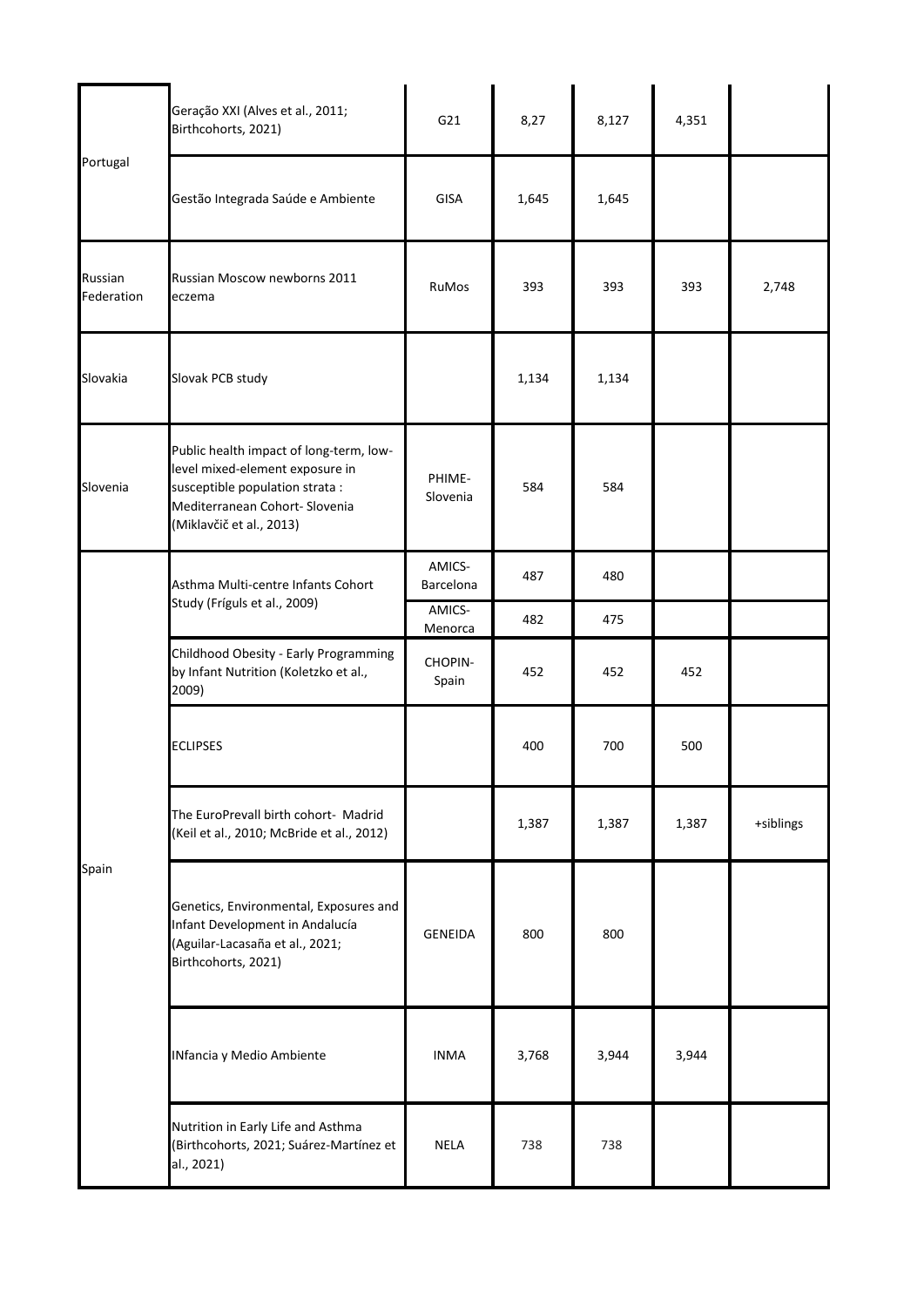|             | All Babies in Southeast Sweden                                                                            | <b>ABIS</b>       | 17                  | 17                      | 17    |           |  |
|-------------|-----------------------------------------------------------------------------------------------------------|-------------------|---------------------|-------------------------|-------|-----------|--|
| Sweden      | Assessment of Lifestyle and Allergic<br>Disease During Infancy (Stenius et al.,<br>2011)                  | <b>ALADDIN</b>    | 330                 | 330                     | 330   | +siblings |  |
|             | Biology, Affects, Stress, Imaging and<br>Cognition (BASIC, 2021)                                          | <b>BASIC</b>      | 2,866               | 6,387                   |       |           |  |
|             | Born into Life (Smew et al., 2018)                                                                        |                   | 107                 | 107                     |       |           |  |
|             | Children (Barn), Allergy, Milieu,<br>Stockholm, Epidemiological study                                     | BAMSE             | 4,089               | 4,089                   | 4,089 |           |  |
|             | Helsingborg Birth Cohort 1964-1967                                                                        | HbgBC             | 4,982               | 4,982                   |       |           |  |
|             | LifeGene (Almqvist et al., 2011;<br>LifeGene, 2021)                                                       |                   | 50 799 participants |                         |       |           |  |
|             | The Uppsala-Stockholm Assisted<br>Reproductive Techniques Study (Iliadou<br>et al., 2019; UppStART, 2011) | UppSTART          |                     | 514(129<br>pregnancies) | 457   |           |  |
| Switzerland | Bern-Basel Infant Lung Development<br>Cohort                                                              | <b>BILD</b>       | 400                 | 400                     |       |           |  |
| Turkey      | Bogazici Mother-Baby Relationship<br>Project                                                              | <b>BABIP</b>      | 150                 | 150                     |       |           |  |
| Ukraine     | Family and Children of Ukraine<br>(European Longitudinal Study of<br>Pregnancy and Childhood)             | FCOU              | 4,51                | 4,51                    | 4,51  |           |  |
|             | Asthma Multi-centre Infants Cohort<br>Study (Fríguls et al., 2009)                                        | AMICS-<br>Ashford | 642                 | 634                     |       |           |  |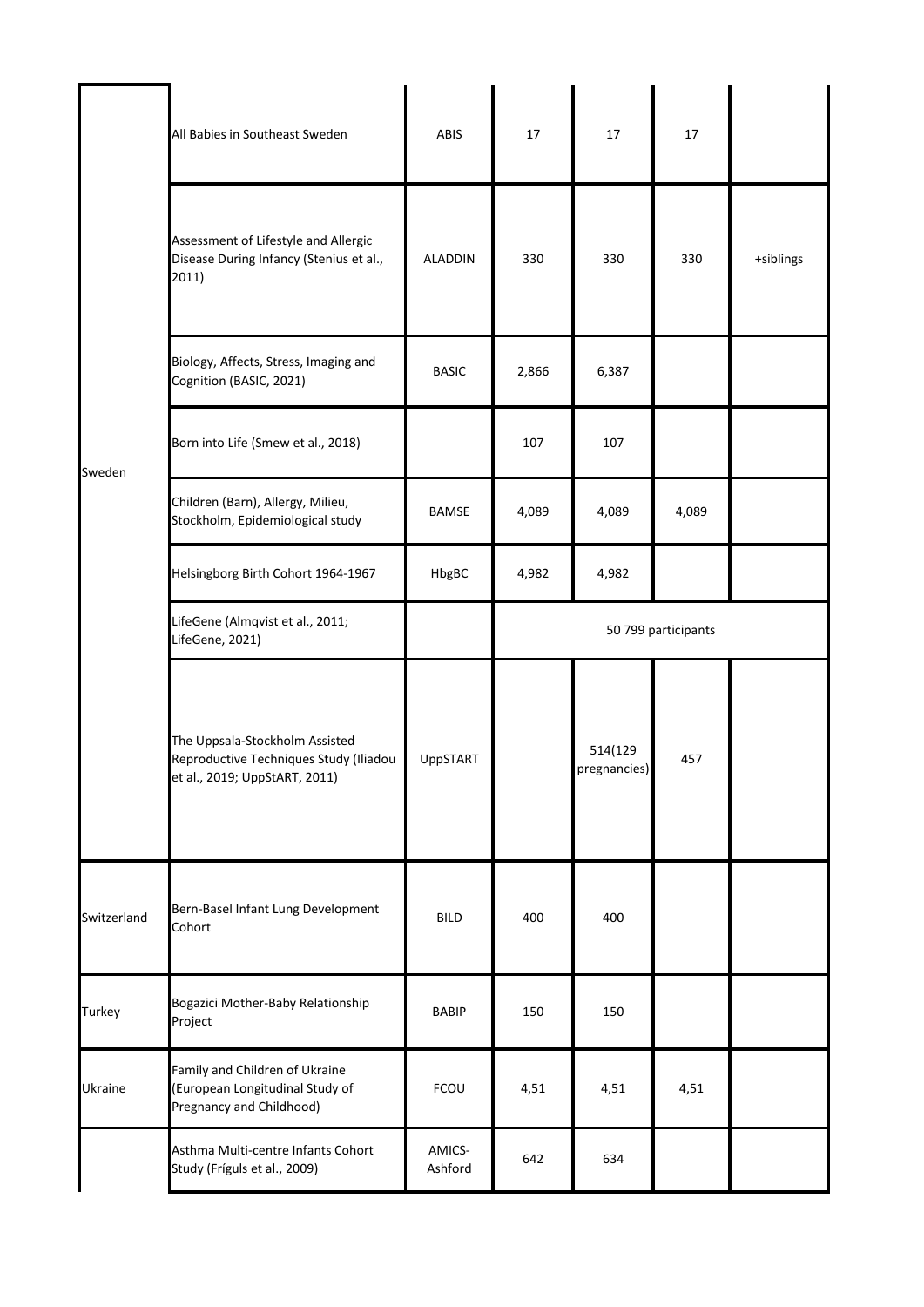| Avon Longitudinal Study of Parents &<br>Children/Children of the 90s (European<br>Longitudinal Study of Pregnancy and<br>Childhood)           | ALSPAC                       | 14    | 14    | 20    | $\mathbf{1}$ |
|-----------------------------------------------------------------------------------------------------------------------------------------------|------------------------------|-------|-------|-------|--------------|
| <b>Baby Biome Study</b>                                                                                                                       | <b>BBS</b>                   | 3,401 | 3,401 |       |              |
| Born in Bradford (BiB, 2018)                                                                                                                  | BiB                          | 14    | 14    | 3     |              |
| The EuroPrevall birth cohort-<br>Southampton (Keil et al., 2010; McBride<br>et al., 2012)                                                     |                              | 1,14  | 1,14  | 1,14  |              |
| Gateshead Millennium Study                                                                                                                    | <b>GMS</b>                   | 1,029 | 1,011 |       |              |
| Growing Up in Scotland (GUS, 2017)                                                                                                            | <b>GUS Birth</b><br>cohort 1 | 5,502 |       |       |              |
|                                                                                                                                               | <b>GUS Birth</b><br>cohort 2 | 6,127 |       |       |              |
| Growing Up in Wales: Environments for<br><b>Healthy Living</b>                                                                                | <b>EHL</b>                   | 420   | 420   |       |              |
| European Longitudinal Study of<br>Pregnancy and Childhood: Isle of Man<br>Birth Cohort Study (Birthcohorts, 2021;<br>Goodfellow et al., 2013) | ELSPAC: Isle of<br>Man       | 1,314 | 1,384 | 1,384 |              |
| Isle of Wight Birth Cohort (Arshad et al.,<br>2018)                                                                                           | <b>IOWBC</b>                 | 1,536 | 1,509 |       |              |
| Leicester Respiratory Cohorts                                                                                                                 | <b>LRC</b>                   | 10,35 |       |       |              |
| Merthyr Allergy Study                                                                                                                         |                              | 497   | 491   |       |              |
| Newcastle Thousand Families Study<br>(Pearce et al., 2009)                                                                                    | 1000 Families<br>Study       | 1,146 |       |       |              |

United Kingdom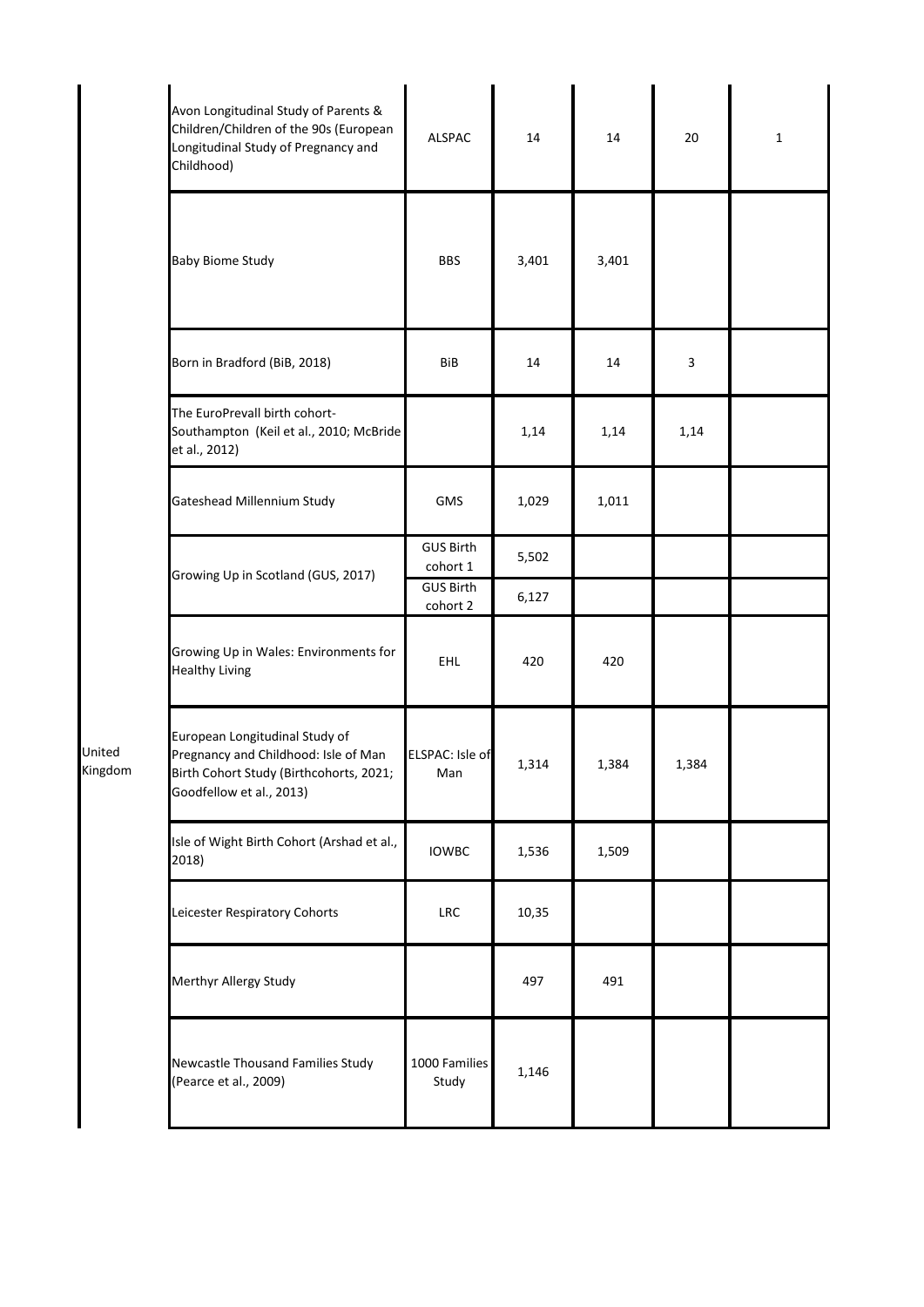| Study of eczema and asthma to observe<br>the effects of nutrition (Martindale et<br>al., 2005)                   | <b>SEATON</b>     | 1,924 | $\overline{2}$ |       |  |
|------------------------------------------------------------------------------------------------------------------|-------------------|-------|----------------|-------|--|
| Study on the Prevention of Allergy<br>in Children in Europe (Halmerbauer et<br>al., 2003; Tsitoura et al., 2002) | SPACE-<br>Newport | 430   |                |       |  |
| Southampton Women's Survey                                                                                       | <b>SWS</b>        | 3,158 | 12,583         | 3,158 |  |
| Wirral Child Health and Development<br>Study (Sharp et al., 2012)                                                | <b>WCHADS</b>     | 1,233 | 1,233          | 1,014 |  |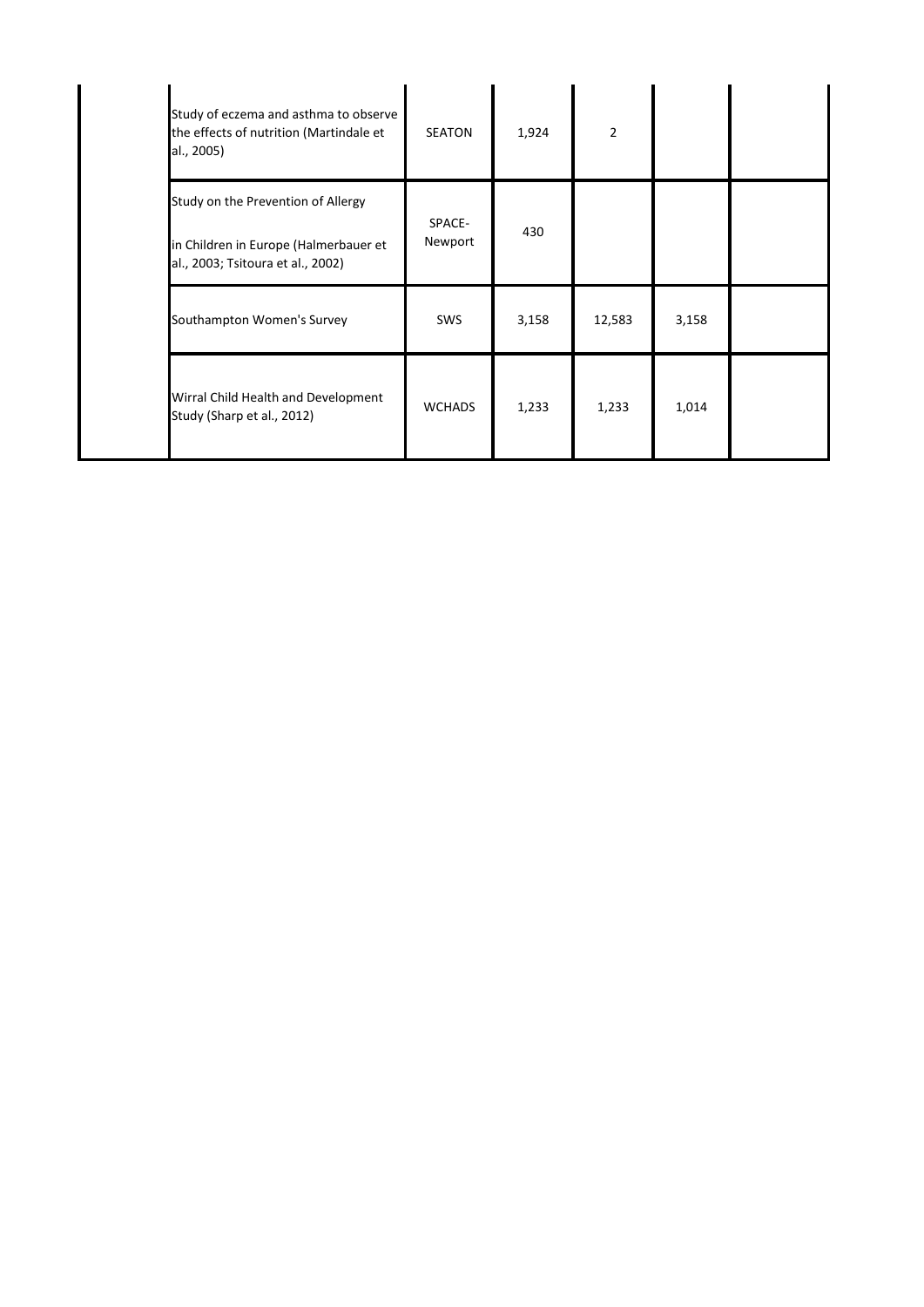**Scientific area**

Atopic disease

Breastfeeding

Childhood obesity

Determinants of exposure

Asthma

Environmental pollutants and health outcomes

Metabolic Syndrome

 health risk-assessment of long-term, low-level environmental exposure to toxic and essential metals

Pregnancy, childbirth and its development

c-PAHs and fine particles and intrauterine growth

Epidemiological factors influencing children's health

Data resource for research; various aspects of pregnancy, birth, and neonatal care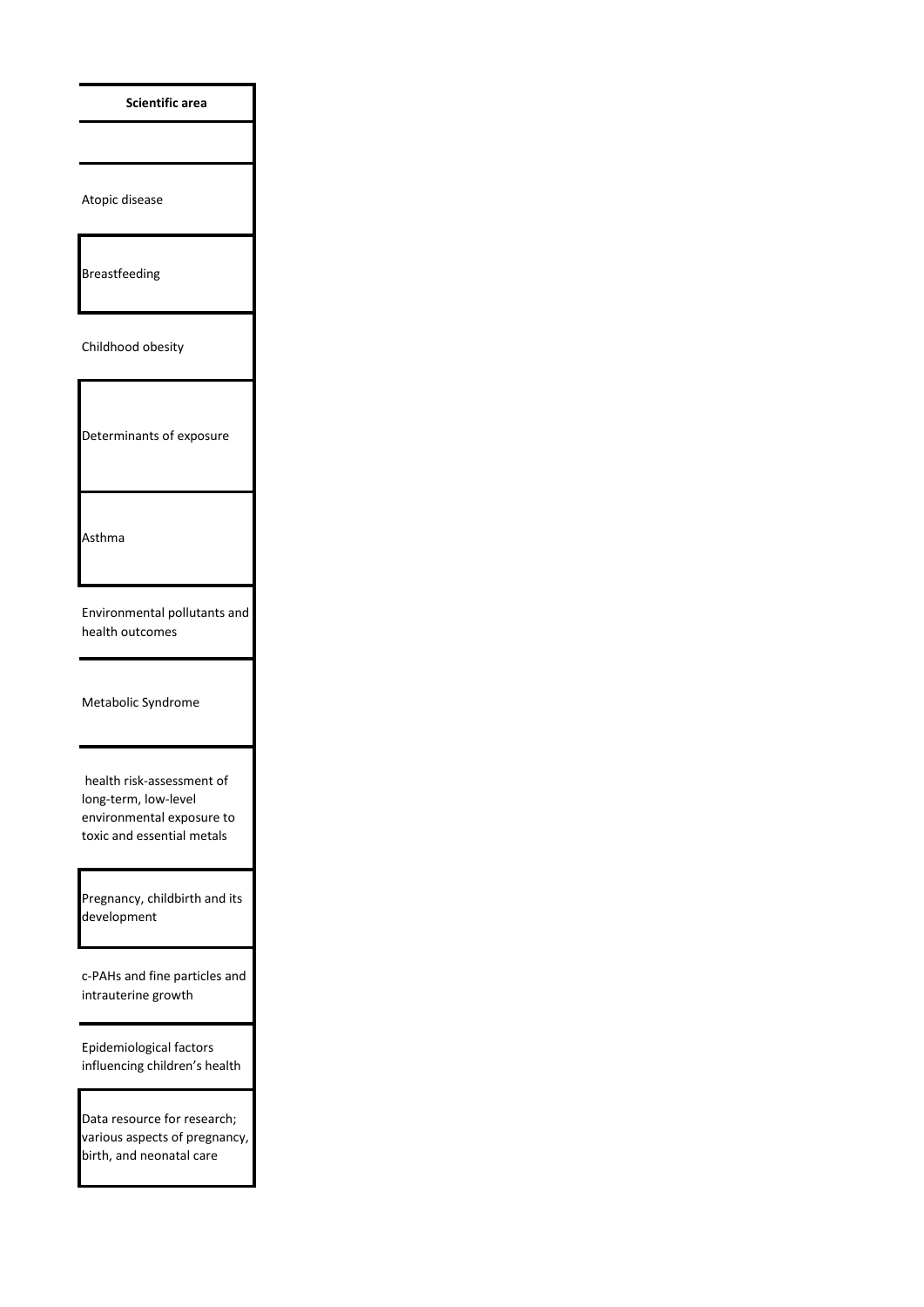Mental health problems

Atopic diseases

Chronic inflammatory diseases (asthma, etc.)

allergic diseases

Exposures in early life

Risk behaviours

and their impact

(campaign)

Determinants for health and disease

Exposure to environmental chemicals

Stress exposures on child (brain) development

Intestinal microbiota development

Health influences of early growth

Multiple factors and health and disease

Exposures and respiratory symptoms and development of the immune system

Genetic, biological, social or behavioral risk factors for diseases

Perinatal adverse events and brain at middle and

older age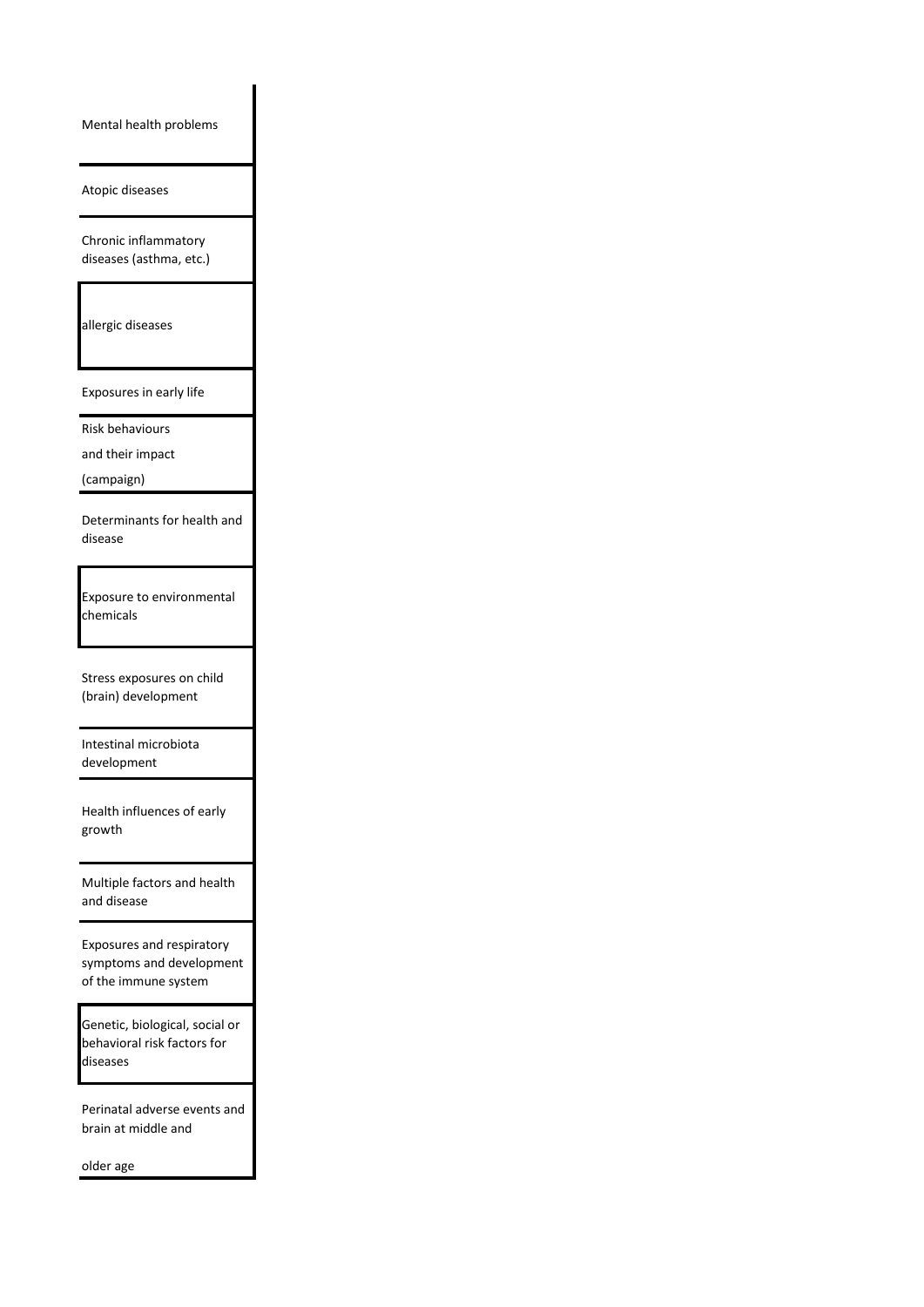Problems in child health and well-being

Chemical exposure and defects and diseases

Early life exposures and their outcomes

Respiratory and allergic symptoms and behavioural/environmental factors

Pre- and post-natal determinant of the development and health

Asthma and atopy

Program for the prevention of preterm birth

Pregnancies at risk and allergy risk

Health inequalities; mental development; allergies

Childhood obesity

Nutrition

Exposure to environmental chemicals

Allergies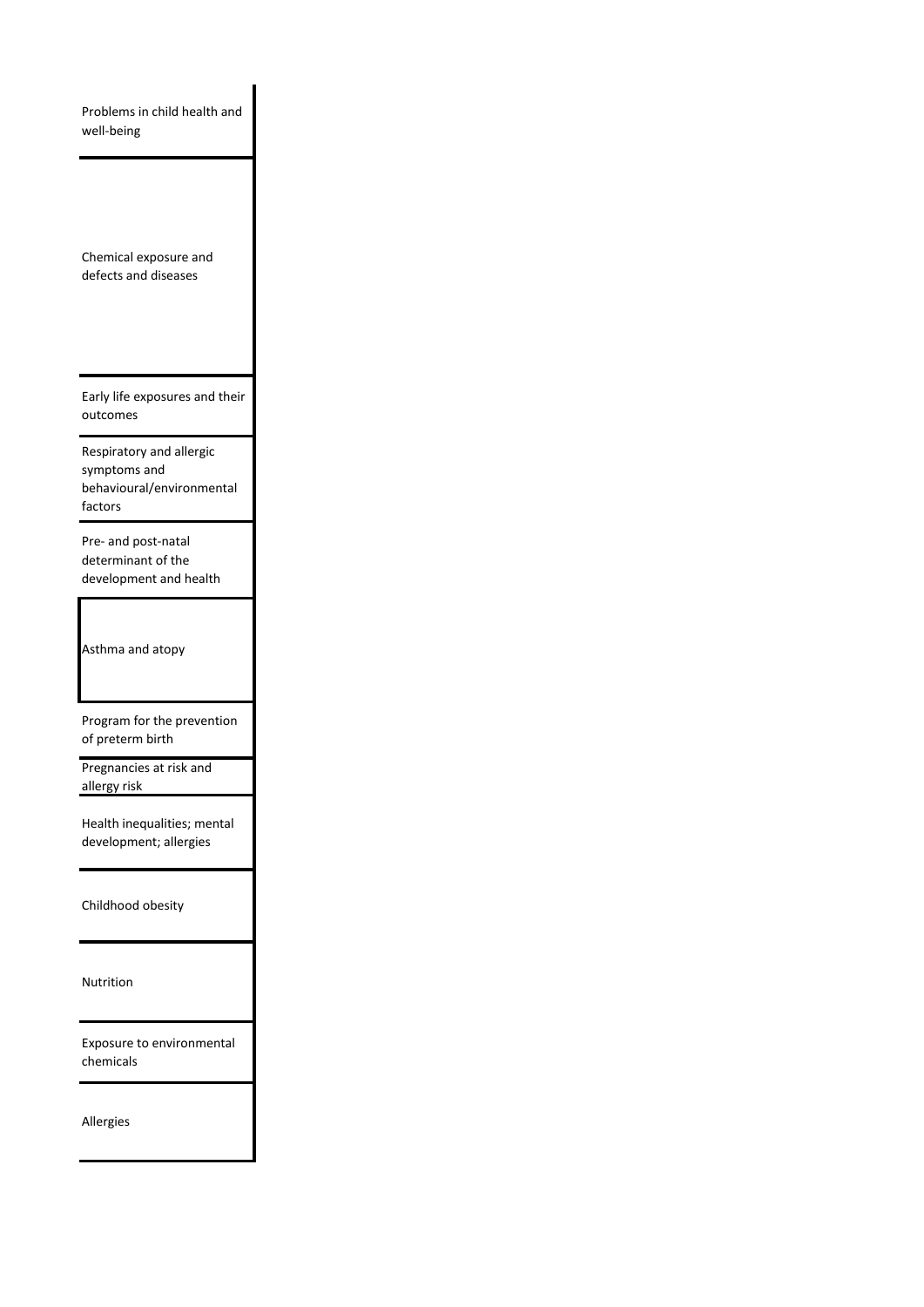natural course of atopic diseases and metabolic disorders; mental health, nutrition

Atopic diseases

Various aspects of child health

Causes of important widespread diseases

Allergies

Infections and the development of the Immune System

Allergic disease

Factors during pregnancy can and children's health

Atopic disease

Neonatal health

Allergies

Prenatal exposures and outcomes, mother's health

 health risk-assessment of long-term, low-level environmental exposure to toxic and essential metals

Allergies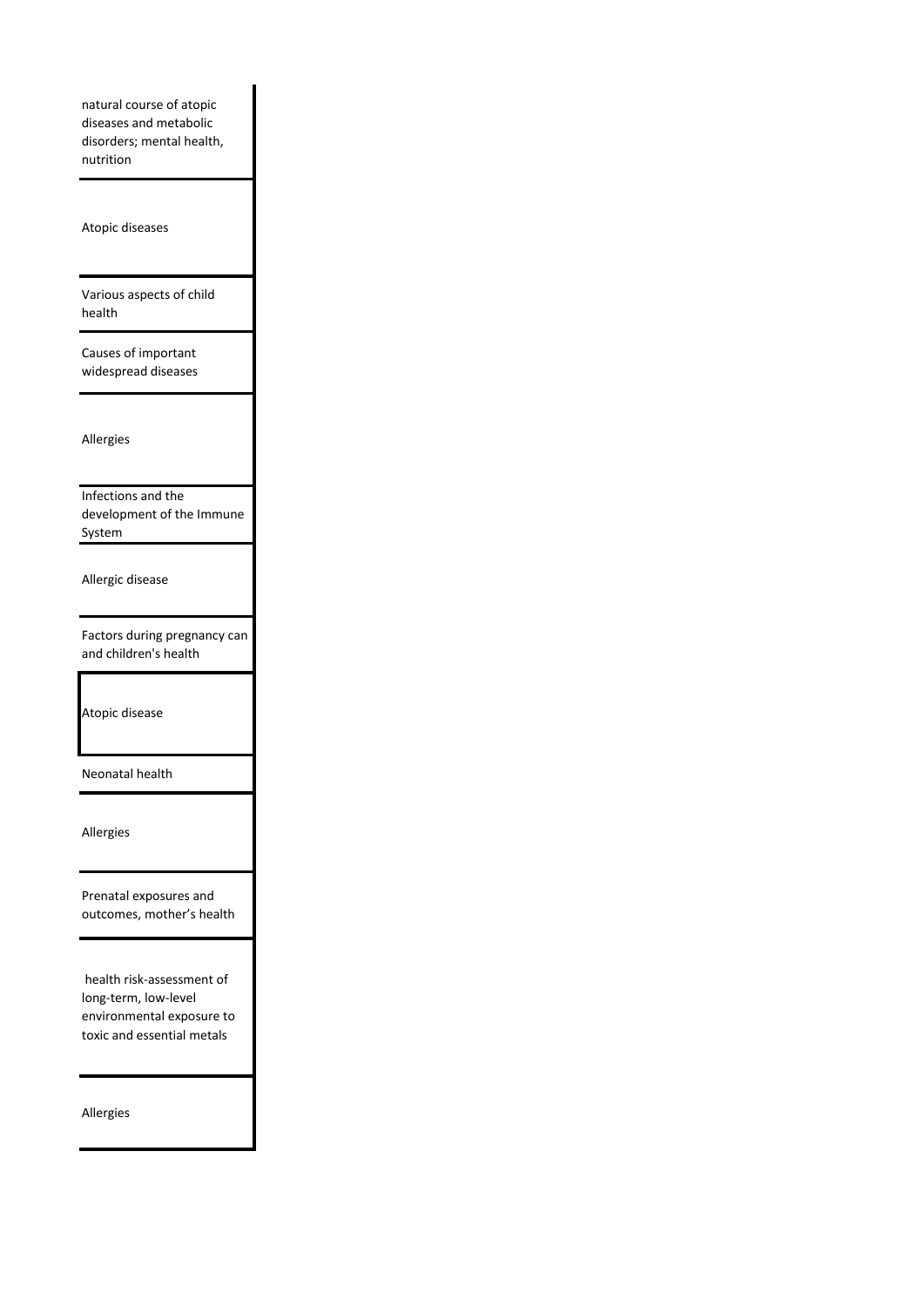Development of diseases

Nutrition and gut bacteria

Child well-being

Health information system

Health problems during pregnancy and the first year after the birth

Low glycemic index diet and postnatal weight

Early life exposure and mother and child health

Childhood obesity

Allergies

Early life exposure and mother and child health

Lower respiratory tract infection during childhood

Early life exposure and mother and child health

 health risk-assessment of long-term, low-level environmental exposure to toxic and essential metals

Heritability and geneenvironment interaction in twins

Health status of Italian children early on

Exposures during pre-natal and early post-natal life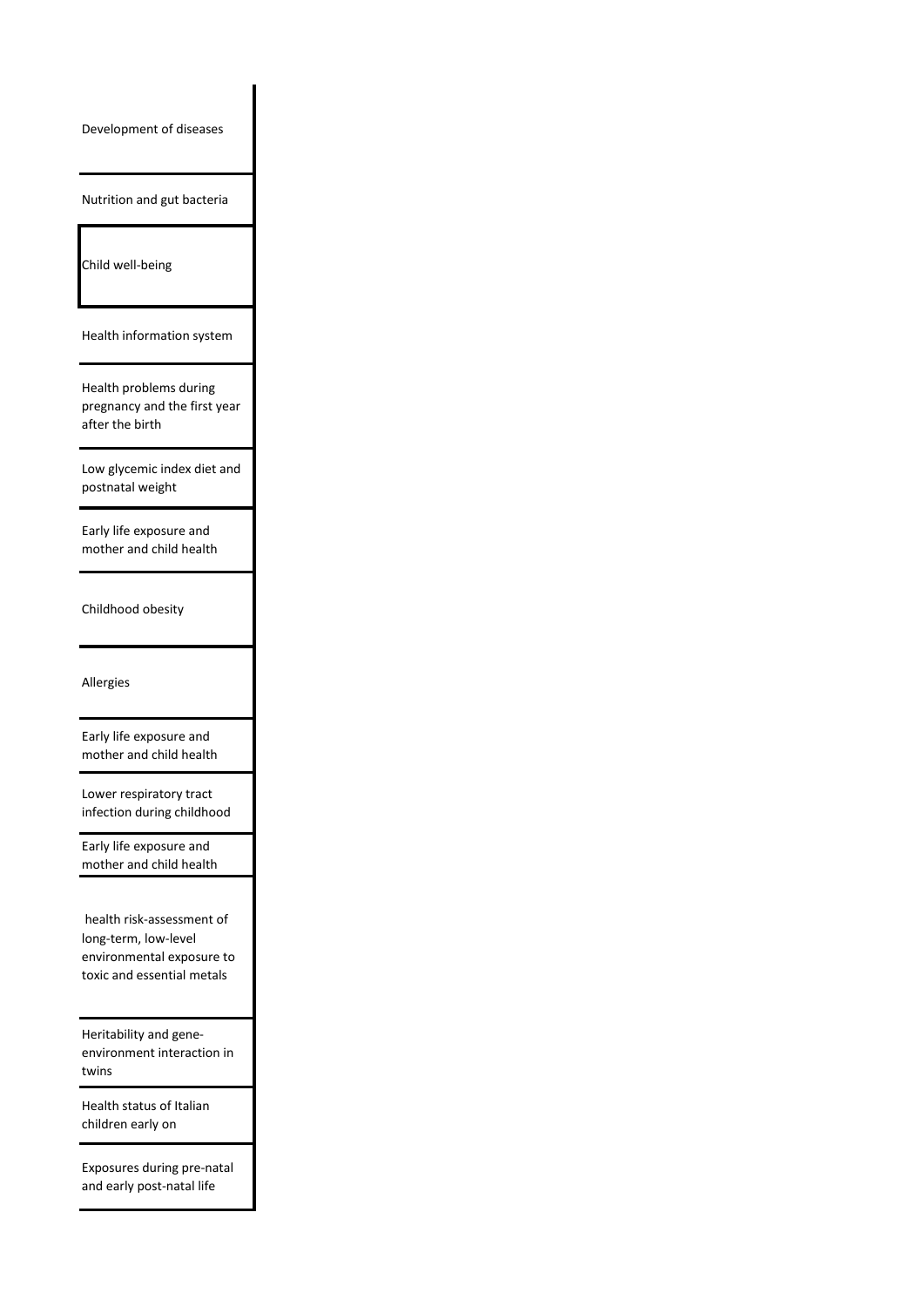Wellbeing and health of the children

(Region-wide control for wellbeing and public health)

environmental risk factors for placental function, pregnancy outcomes and newborns' health outcomes

Environmental exposures and infant and child health and development

Environmental, social, and genetic factors and neurocognitive development

Allergies

Risk factors for adversely pregnancy outcomes

Prenatal exposures and the child's health

Prenatal exposure to the Dutch famine and health

Allergies

Factors that influence the health of children in Rotterdam

Childhood obesity

Allergies and asthma; growth and development

Early life factors and health

(biobank)

Exposures; atopic diseases; obesity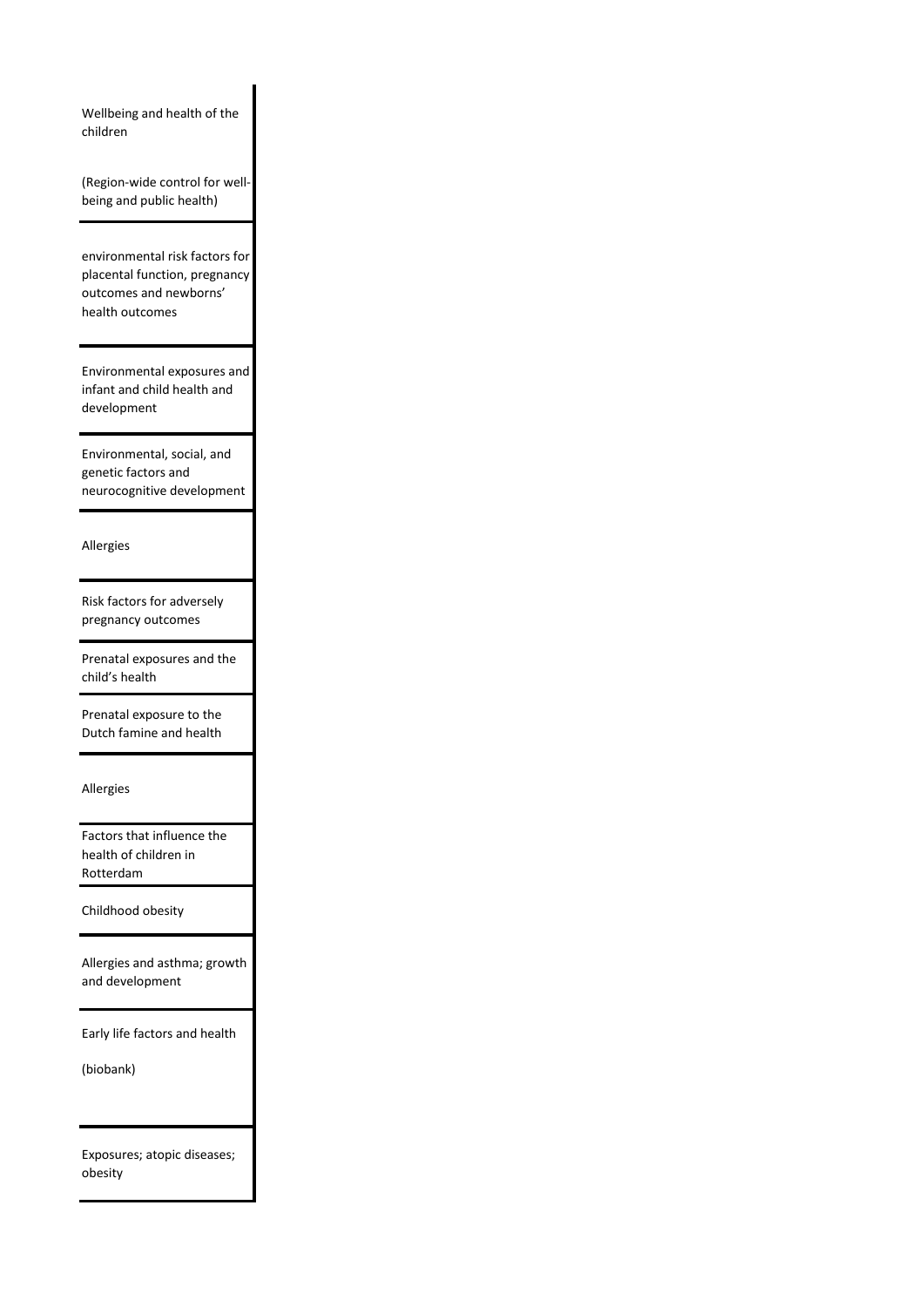Early essential fatty acid status and development and health

Exposures and health outcomes

Asthma, allergies and lung function

Asthma

Exposures and health outcomes

Determinants for wheezing illnesses

Pollutant levels in maternal

blood during pregnancy and in mother's milk

Air pollution and asthma development

Levels of environmental toxicants in breast milk

Effects of maternal influenza infection on the fetus

Gut microbiota in infancy and its development

Causes of disease

Childhood obesity

Allergies

PAH exposure and birth outcomes

Exposure and health outcomes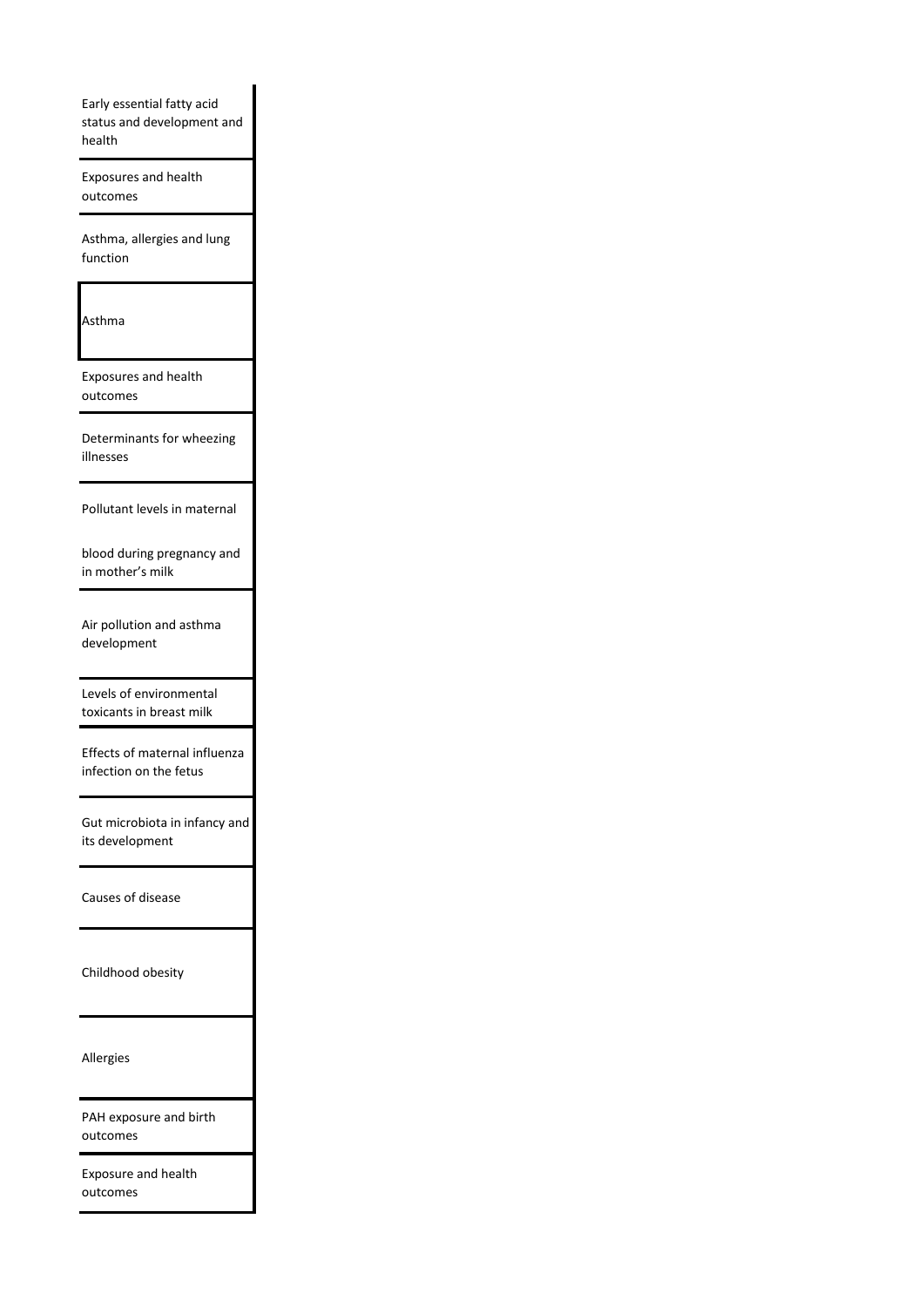Child health and development

Environmental air pollution and birth weight and gestational age

Allergy manifestation in relatives of newborns and their tendency for atopic disease

Pollutant exposure and neurobehavioral and immunologic development

 health risk-assessment of long-term, low-level environmental exposure to toxic and essential metals

Atopy and

asthma

Childhood obesity

Environmental factors, during pregnancy and newborn cognitive development

Allergies

Exposure to environmental pollutants and the fetal growth and development, neurodevelopment; biomarkers

Environmental pollutants and children's' growth and development

Nutrition during pregnancy and early postnatal life and health outcomes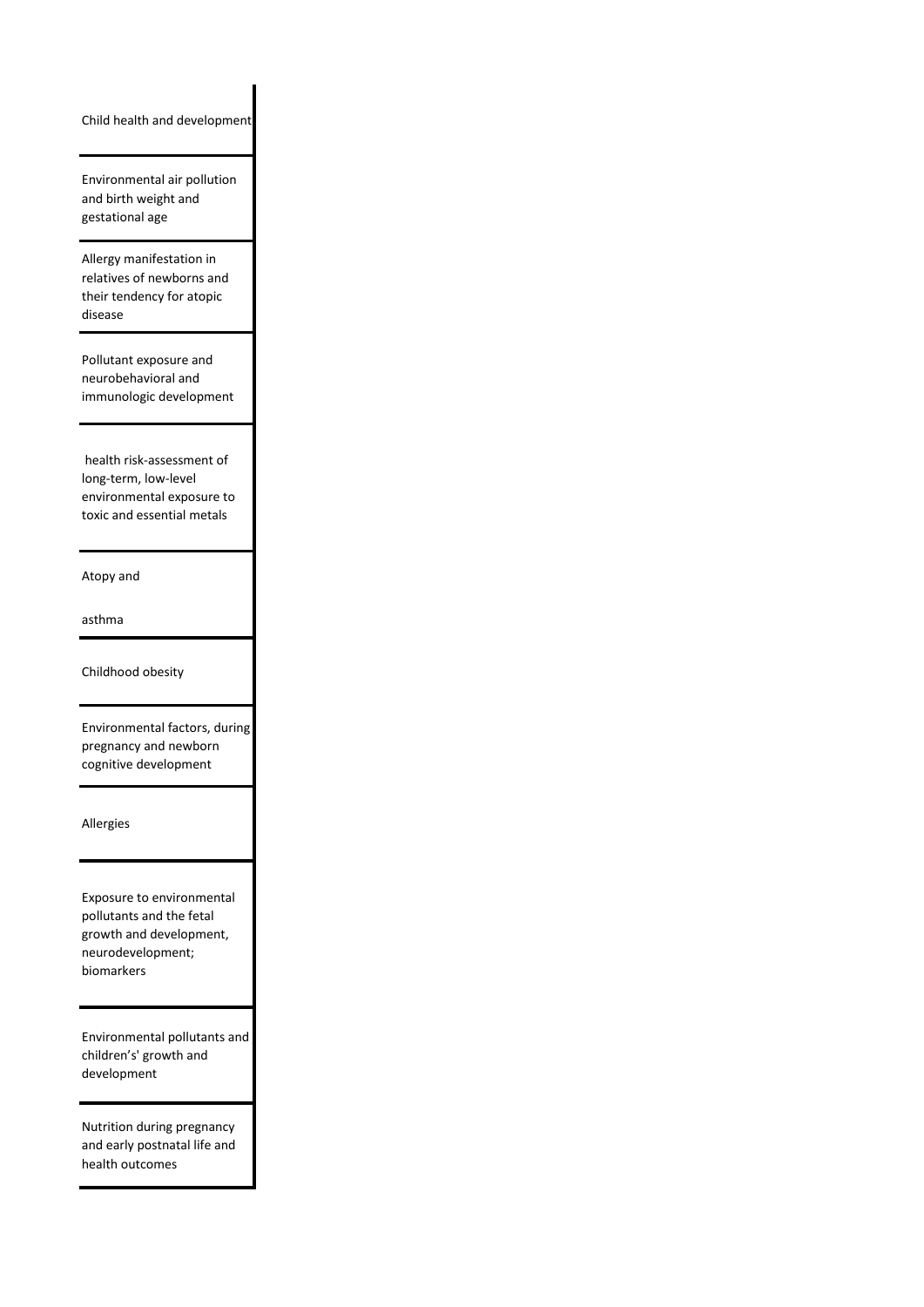Environmental and genetic factors and Type 1 Diabetes, and other immune-mediated diseases

Exposure during pregnancy

and infancy in children of families with an anthroposophic

lifestyle

Women's experience during and after pregnancy

Maternal stress during pregnancy and fetal growth

Asthma, allergic diseases and lung function

Health of Mothers and **Offspring** 

population and health registry

Epigenetic alterations in infants

conceived via ART and those conceived spontaneously; lifestyle factors and ART procedure-specific outcomes and pregnancy outcomes

Physiological properties of the respiratory system; environmental and genetic risk factors and lung development

Prenatal environment and fetal development and health

Epidemiological factors influencing children's health

Atopy and

asthma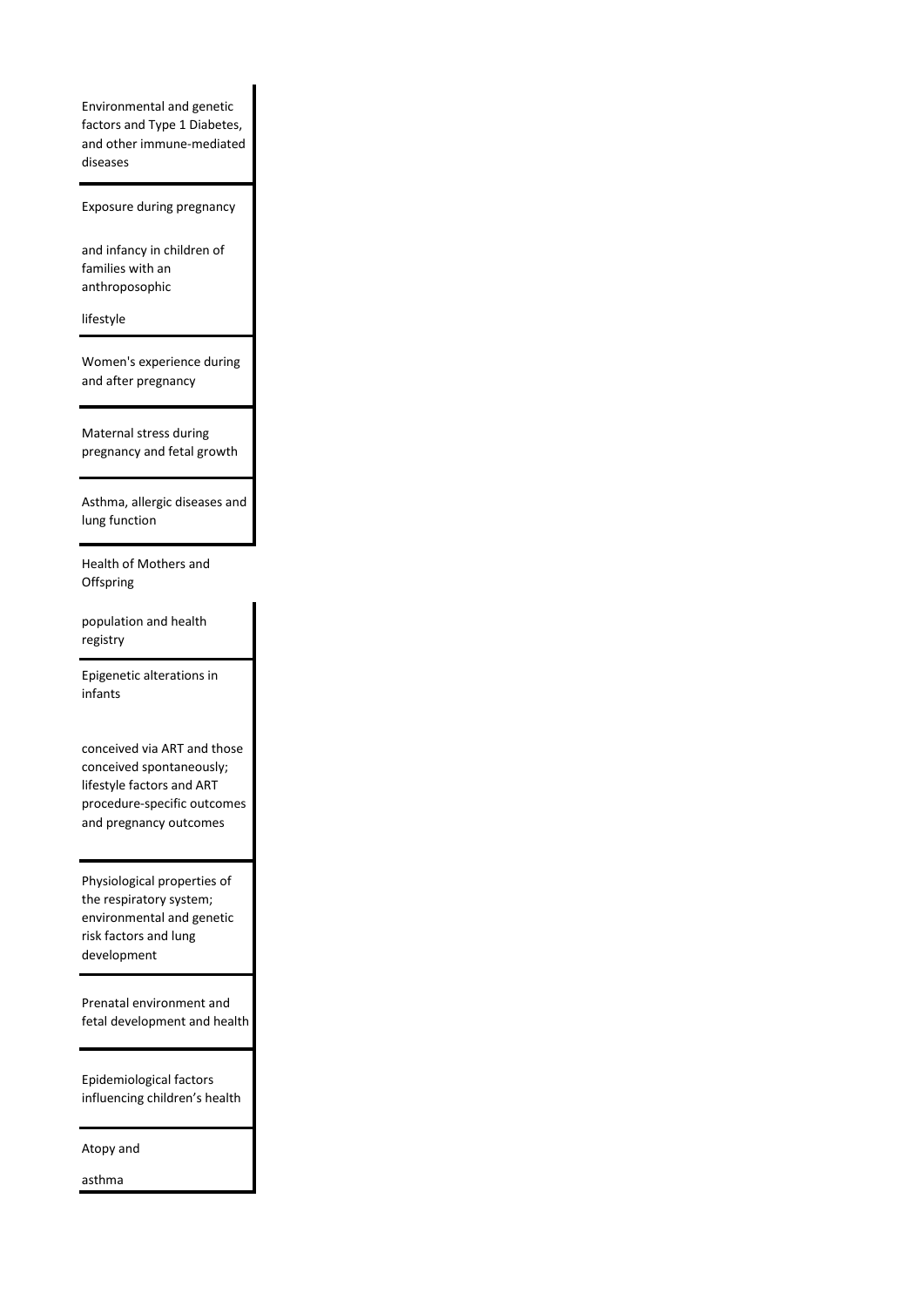Epidemiological factors influencing children's health

Microorganisms, the immune system, and clinical, social, and behavioural factors during pregnancy and early life influence later health and disease

Reasons for ill health; improving child health and wellbeing

Allergies

Child health; growth and development in childhood

Children's wellbeing in Scotland

Environmental and behavioural exposures on the health of offspring

Epidemiological factors influencing children's health

Asthma and allergic diseases

Wheezing disorders and other common respiratory problems

Allergies and infant feeding and various environmental factors

Infections in infancy and other health

outcomes, educational performance and family life